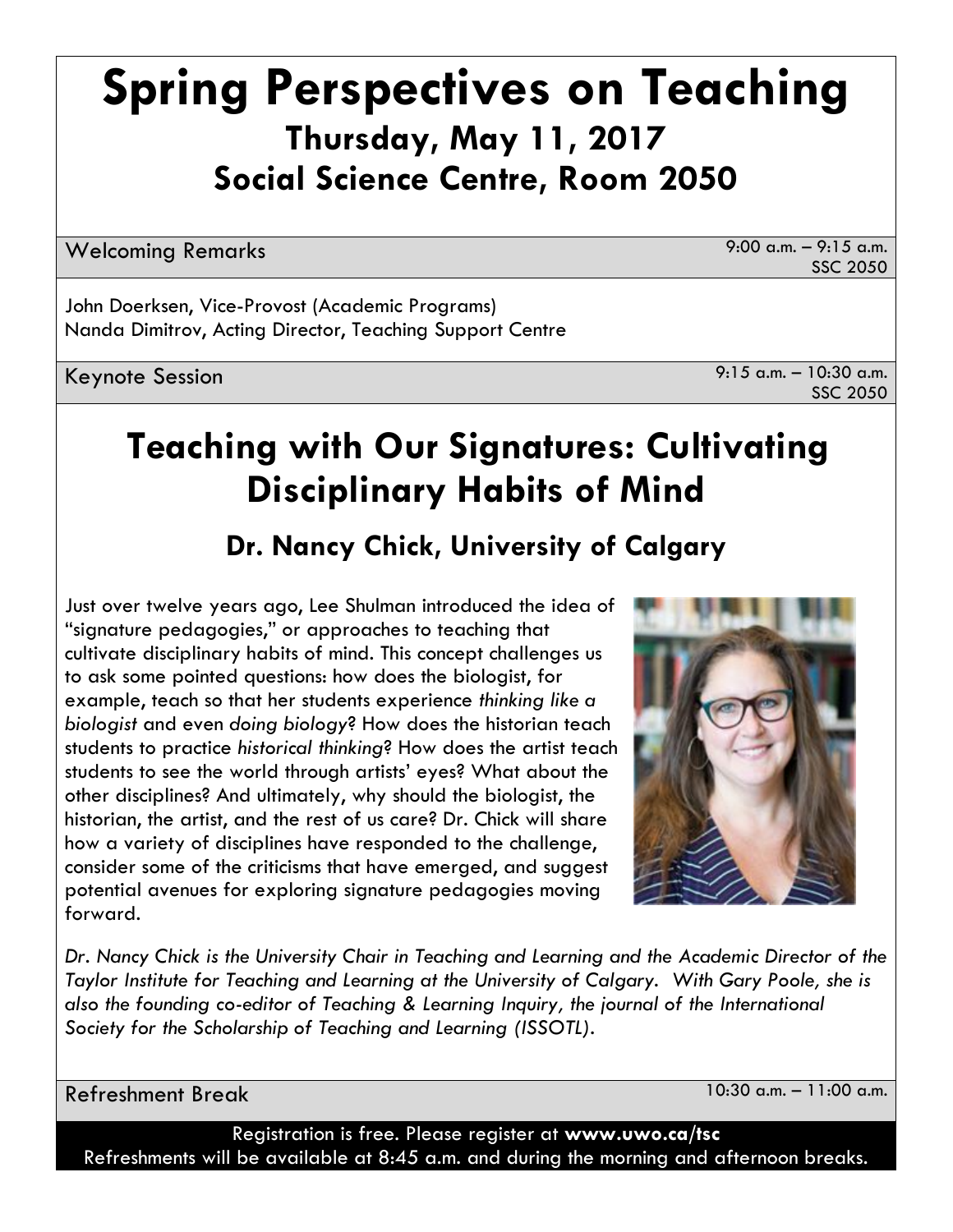## **CONCURRENT SESSIONS A**

| <b>SESSION A-1</b> |  |
|--------------------|--|
|--------------------|--|

Scholarship of Teaching and Learning

# **Quality in Research on Teaching and Learning: Evidence from the Field**

Nancy Chick (University of Calgary)

#### **SESSION A-2**

Welcome to My Classroom: Graduate Teaching

#### **Practicing to Hear Each Other Better: Pedagogy of Presence**

Cathy Benedict (Music)

Teaching Initiatives: Online Engagement

## **Planning for and Operationalizing an Online Connection between Western University & University of Rwanda Nursing Students to Learn About Cross-Cultural Nursing Decision Making**

Carole Orchard (Nursing); Marilyn Evans (Nursing); Yvonne Kasine (Nursing); Benoite Umyubyeyi (Nursing); Sibylle Ugirase (Nursing and Midwifery, University of Rwanda); Evelyne Nankundwa (Nursing and Midwifery, University of Rwanda); Pauline Uwajeneza (Ruli Higher Institute of Health, Rwanda); Germaine Tuyisenge (Geography, Simon Fraser University)

## **Homework Assignments: It's the Journey, not the Destination**

Eugene Wong (Physics & Astronomy); Ryan Hopkins (Physics & Astronomy); Aycha Tammour (Physics & Astronomy); Megan Tannock (Physics & Astronomy)

#### Break 12:00 p.m. – 1:00 p.m.

# **CONCURRENT SESSIONS B**

**SESSION B-1** Teaching Initiatives: Languages

#### **Indigenizing Quebec and French-Canadian Literature at Brescia University College**

Carmen McCarron (French Studies, Brescia University College)

#### **How Can You Empower Students and Boost Their Performance? Flip Your Classroom**

Ana Garcia-Allen (Modern Languages and Literatures) Adriana Soto-Corominas (Modern Languages and Literatures*)*

SSC 2020

SSC 2036

1:00 p.m. – 2:00 p.m.

11:00 a.m. – 12:00 p.m.

11:00 a.m. – 12:00 p.m.

11:00 a.m. – 12:00 p.m.

SSC 2050

SSC 2032